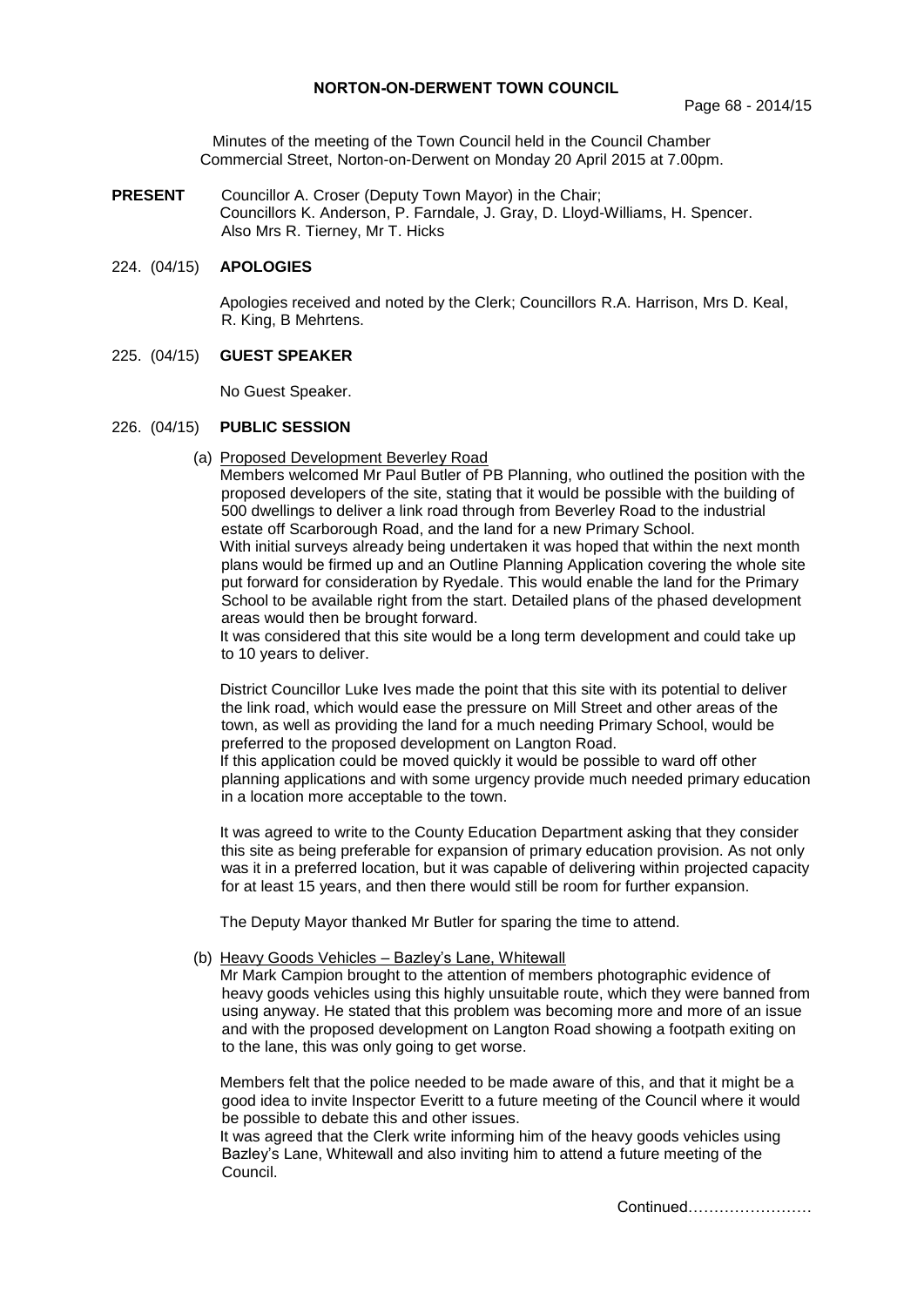# 227. (04/15) **DECLARATIONS OF INTEREST**

No Declarations of Interest made.

### 228. (04/15) **CONFIRMATION OF MINUTES**

 RESOLVED that the Minutes of the Town Council meeting held on Monday, 16 March 2015 (Minutes 204 to 223 inclusive) be confirmed and signed by the Chairman.

# 229. (04/15) **CLERK'S REPORT**

(a) Decorators

To report that the decorators were due to begin work on decorating the Chamber on Thursday the 23 April 2015 and were due to continue through the weekend. The entrance door itself was being renovated and painted by Mr Hicks at cost. All the exterior railings had been prepared and painted by Mr Piercy. Noted.

(b) Elections for Town Council

To report that the persons elected without contest were; East Ward: Kevin Anderson, Jonathan Gray, Ray King, and Benjamin Mehrtens. West Ward: Antony Croser, Dinah Keal, David Lloyd-Williams, Philip Mooring, and Hugh Spencer.

Acceptance of office forms would be available to all elected persons after 11 May 2015, and were to be completed in the presence of the Clerk prior to the start of the Annual Meeting on 18 May 2015.

The Register of Members' Financial and other interests would need to be filled in on line and could be accessed by the following link:

[http://ryedale.gov.uk/pages/democracy/member-development/members-resources](http://ryedale.gov.uk/pages/democracy/member-development/members-resources-forms/register-of-interest.html)[forms/register-of-interest.html.](http://ryedale.gov.uk/pages/democracy/member-development/members-resources-forms/register-of-interest.html)

Please would members not fill in this form prior to the 11 May 2015.

As the Council would be 2 Members short in East Ward and 1 member short in West Ward if members knew of anyone who might be interested in being co-opted on to the Council, could they please ask them to contact the Council Office after the 11 May, as Council would be at liberty to co-opt immediately without going through the 14 day waiting period. Noted.

(c) Commercial Street Cleaning

To report that Ryedale and North Yorkshire County Council had attempted to clean the street and gullies on Sunday the 12 April, all properties were leafleted and asked not to park on the street between the hours of 8.00am and 10.00am, this was only marginally successful. They are going to repeat the process on Sunday 26 April when it was hoped they would have more success. All properties had again been leafleted and asked not to park their vehicles on the street.

(d) Requests for Grant Funding

To report that the office had received two requests for grant funding one from the Milton Rooms and one from the Dickens Society, both were be asked to provide accounts etc. and would be informed that their request would be considered by members at the meeting of the Council in September.

# 230. (04/15) **TOWN MAYOR/ DEPUTY MAYOR'S REPORT**

(a) Tour de Yorkshire

The Mayor had written a brief report which stated that it had been a very busy month, but also most rewarding seeing the shops and businesses actually uniting in their effort to help and support events organised for the day.

He also thanked the Deputy Clerk Tim Hicks, and Councillor Croser along with Mr Piercy for all their hard work in ensuring all the bunting and graphics were up. All events for the day were now firmly in place and we could only wait and hope for good weather on the day.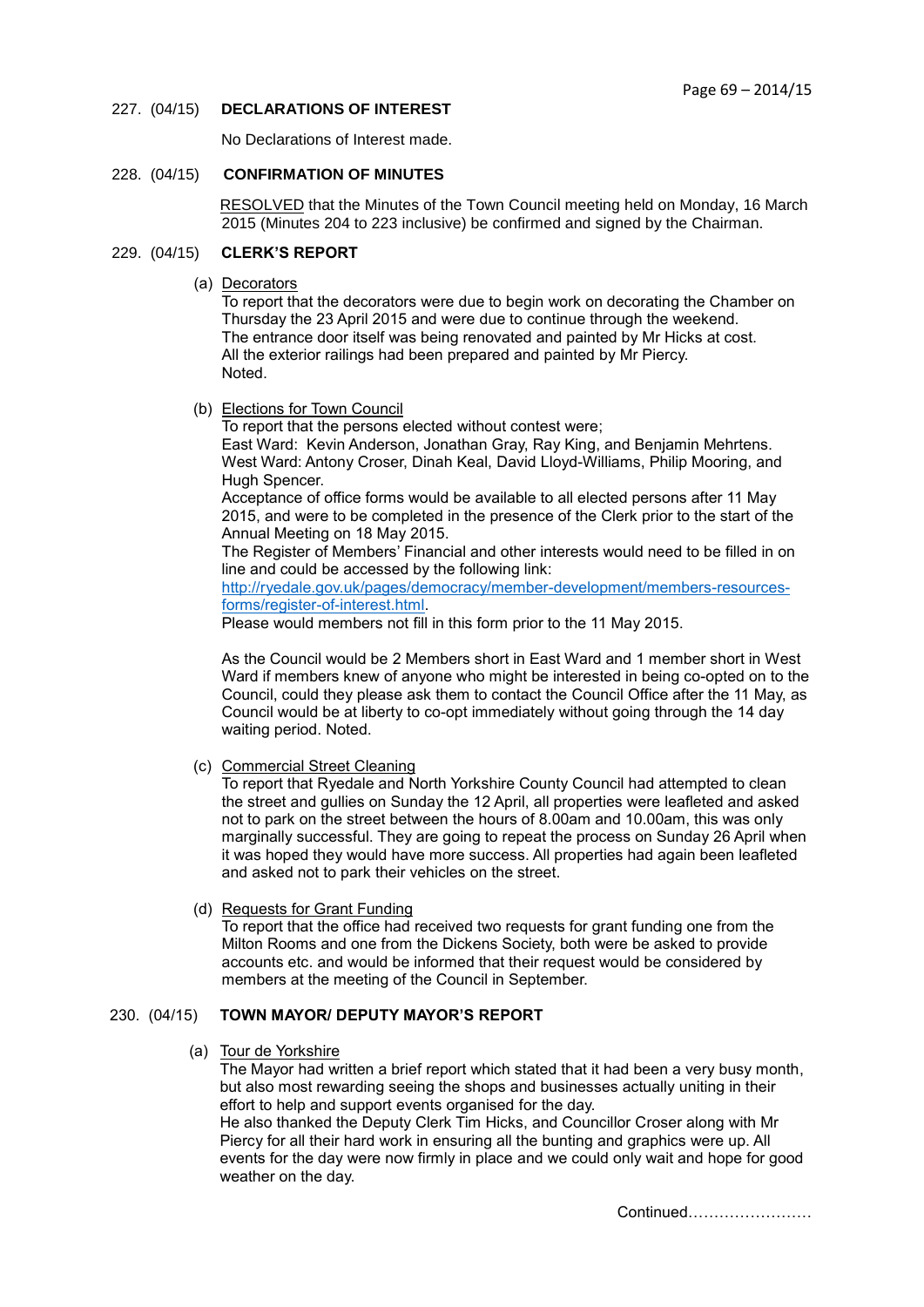# 230. (04/15) **TOWN MAYOR/ DEPUTY MAYOR'S REPORT**

# (b) Elections for Town Council

The Mayor stated that for those members of the Council who would not be standing for re-election, thank you for your service on the Council and to the community, and he wished them well for the future.

For those members that were seeking re-election he wished them Good Luck and he looked forward to seeing them at the May meeting.

The Deputy Mayor as Chair of the meeting took the opportunity to personally thank Councillor Farndale for all his service to the Council over the past years, as he had decided that the time was right to stand down and would not be seeking re-election.

(c) Ryedale Youth Theatre

The Deputy Mayor reported on his attendance at the Youth Theatre's production of Evita. This had been an excellent performance and a most enjoyable evening.

# 231. (04/15) **FINANCIAL MATTERS**

(a) Accounts paid and for payment

The Clerk reported that accounts nos. 232 to 241 inclusive, and nos. 001 to 008 inclusive, amounting to £10,827.26 had been paid since the last meeting of the Council.

 RESOLVED that account nos. 009 to 021 inclusive, amounting to £11,524.00 be paid. Cheques were drawn and signed accordingly.

- (b) Financial report The Clerk's financial report for the period 01.03.15 to 31.03.15 was received.
- (c) Budgetary monitoring The Clerk's report for the period ending 31 March 2015 was received.
- (d) End of Year Report The Receipts and Payments Account for the year ending 31 March 2015 was received.

# 232. (04/15) **PLANNING MATTERS**

- (a) Planning applications referred to the Town Council by Ryedale District Council, for comment and/or recommendation were dealt with as follows: -
- 15/00253/FUL Erection of extensions to southwest and southeast elevations together with formation of outside terraced area. Malton and Norton Golf Club, 128 Welham Road, Norton For: Malton and Norton Golf Club RESOLVED Recommend Approval.
- 14/01199/LBC Soundproofing of 4 no. internal windows by infilling with sound grade plasterboard and timber stud, surfaced fixed Harrison House, Norton Road, Norton For: Ryedale District Council (Mr Francis Bird) RESOLVED Recommend Approval.
- 15/00390/HOUSE Erection of a single storey side extension to north elevation. 92 Langton Road, Norton. For Mr R Collier RESOLVED Recommend Approval.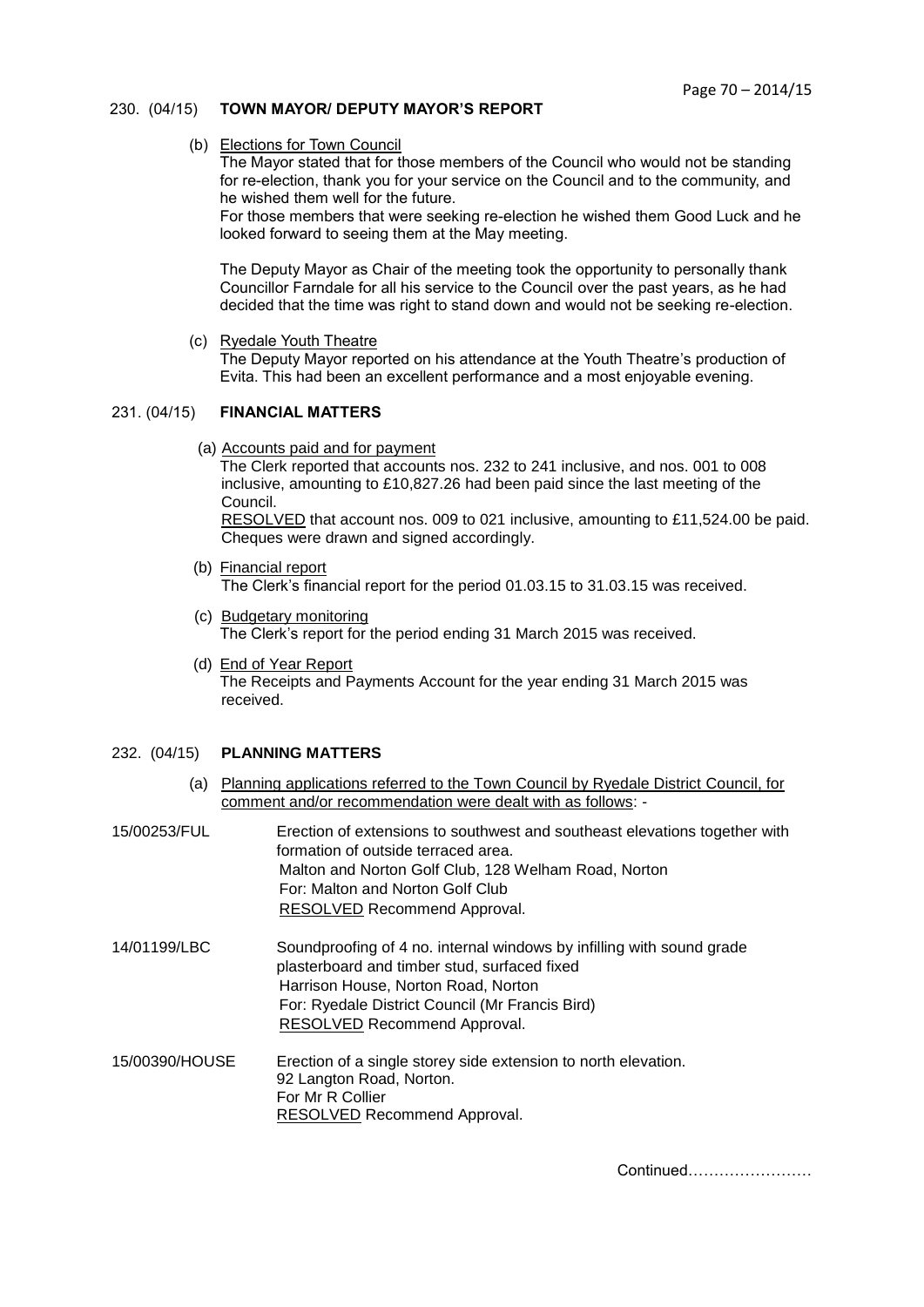- 232. (04/15) **PLANNING MATTERS** (continued)
	- (b) Planning decisions notified by Ryedale District Council:

| Approved                                                |                                                                                                                                                                                                                                          |
|---------------------------------------------------------|------------------------------------------------------------------------------------------------------------------------------------------------------------------------------------------------------------------------------------------|
| 15/00059/HOUSE                                          | Erection of a part single storey/part two storey side extension<br>31 Ryedale Close, Norton<br>For: Mr Ray Marklew                                                                                                                       |
| 15/00183/HOUSE                                          | Erection of pitched roof front entrance porch following demolition of existing<br>flat roof porch<br>27 St Peters Crescent, Norton<br>For: Mr & Mrs E Agar                                                                               |
| 15/00214/FUL                                            | Use of the building as a house in multiple occupation (HMO) to include social<br>housing<br>5 Vine Street, Norton<br>For: Ryedale District Council (Mrs Kim Robertshaw)                                                                  |
| 15/00166/HOUSE                                          | Erection of part two storey/part single storey side and rear extension together<br>with erection of detached garage with room above, following demolition of<br>existing detached garage.<br>Aytonholme Beverley Road, Norton.           |
| Withdrawn                                               |                                                                                                                                                                                                                                          |
| 15/00054/FUL                                            | Change of use to form a 5 bedroom dwelling<br>ATC Headquarters, Beverley Road, Norton<br>For: Mr Benjamin Knight                                                                                                                         |
| 15/00129/HOUSE                                          | Erection of two storey side extension to include integral garage and front<br>porch<br>115 Langton Road, Norton<br>For: Mr Stephen Towse                                                                                                 |
| <b>Appeal Against Refusal</b><br>APP/Y2736/D/15/3003359 | Erection of first floor extension to existing single storey rear<br>extension, rear entrance porch and installation of dormer window to<br>rear roofslope to allow formation of additional accommodation<br>76 Parliament Street, Norton |

# For: Mr W Brannon

233. (04/15) **TOUR DE YORKSHIRE**

Members received an update on the position with regard to the Tour, and a handout of the activities and events organised for the day along with details of the children's 'Treasure Hunt'.

The Deputy Mayor thanked the Deputy Clerk on all his work in organising the events and stated that most of the businesses within the town were looking forward to the day of the race.

# 234. (04/15) **MALTON AND NORTON NEIGHBOURHOOD PLAN**

Members received an update and report from the meeting of the Neighbourhood Plan Committee held on Wednesday 15 April 2015 at Ryedale House with the Ryedale Forward Planning Officers in attendance.

The report detailed the results of the Strategic Transport Assessment which showed which junctions in the towns would be put under pressure from both proposed development sites and those sites already approved. It also considered the potential mitigating factors which could be employed.

The next steps for the committee would be to arrange a meeting with Directions Planning who would offer professional support and assistance. Noted by members